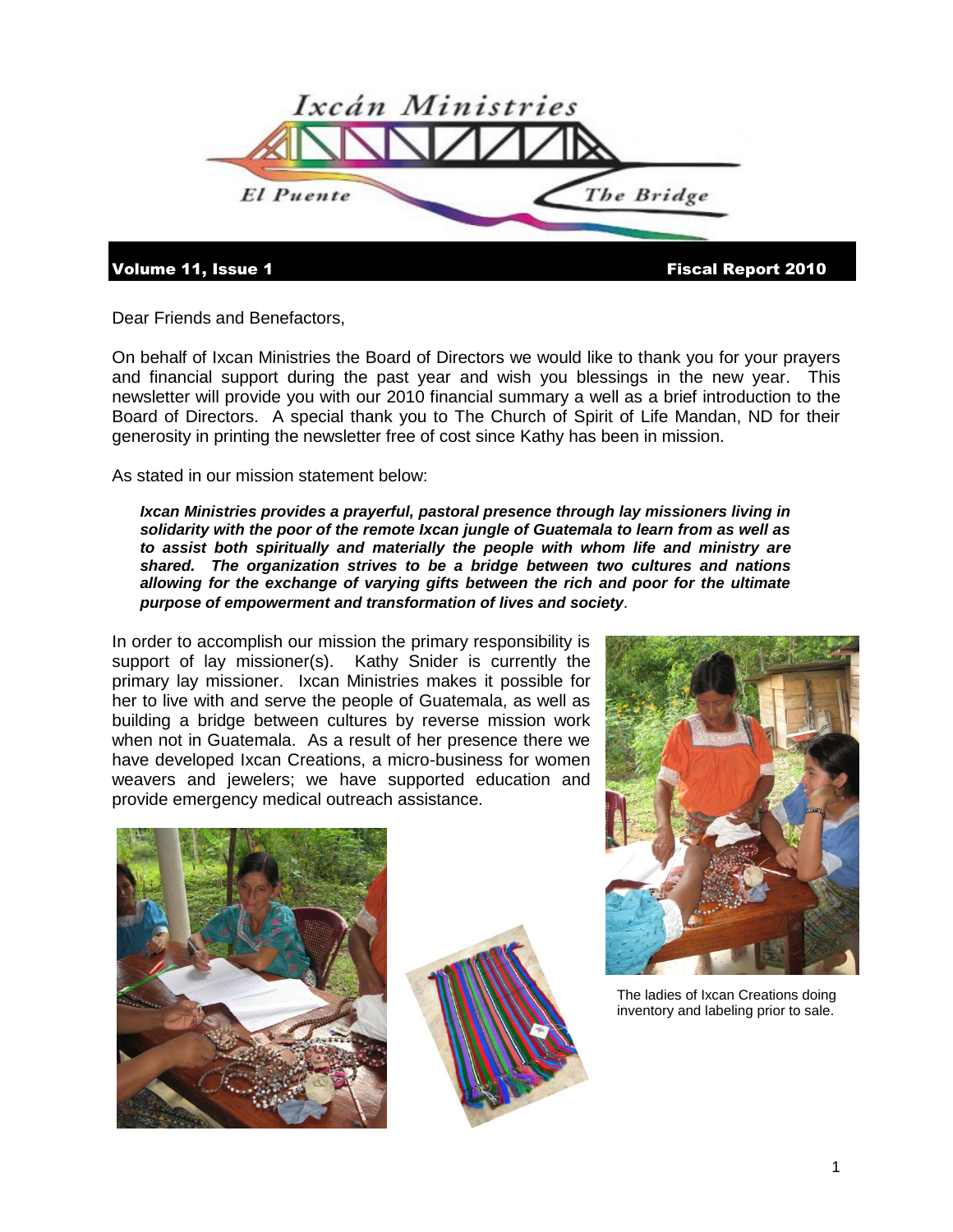# **Ixcan Ministries' 2010 Financial Summary**



| DONATIONS                   |          |
|-----------------------------|----------|
| <b>General Donation</b>     | \$19,040 |
| <b>Education Donation</b>   | \$17,283 |
|                             |          |
| <b>EXPENSES</b>             |          |
| <b>Bank Charges</b>         | \$204    |
| <b>Building Maintenance</b> | \$2,000  |
| Direct Assistance           | \$12,738 |
| <b>Household Expense</b>    | \$3,688  |
| Insurance                   | \$2,348  |
| <b>Marketing</b>            | \$549    |
| <b>Other Expense</b>        | \$261    |
| <b>Office Supplies</b>      | \$412    |
| <b>Payroll Expense</b>      | \$4,328  |
| Postage                     | \$980    |
| <b>Professional expense</b> | \$440    |
| <b>Telephone</b>            | \$553    |
| <b>Travel</b>               | \$1,157  |

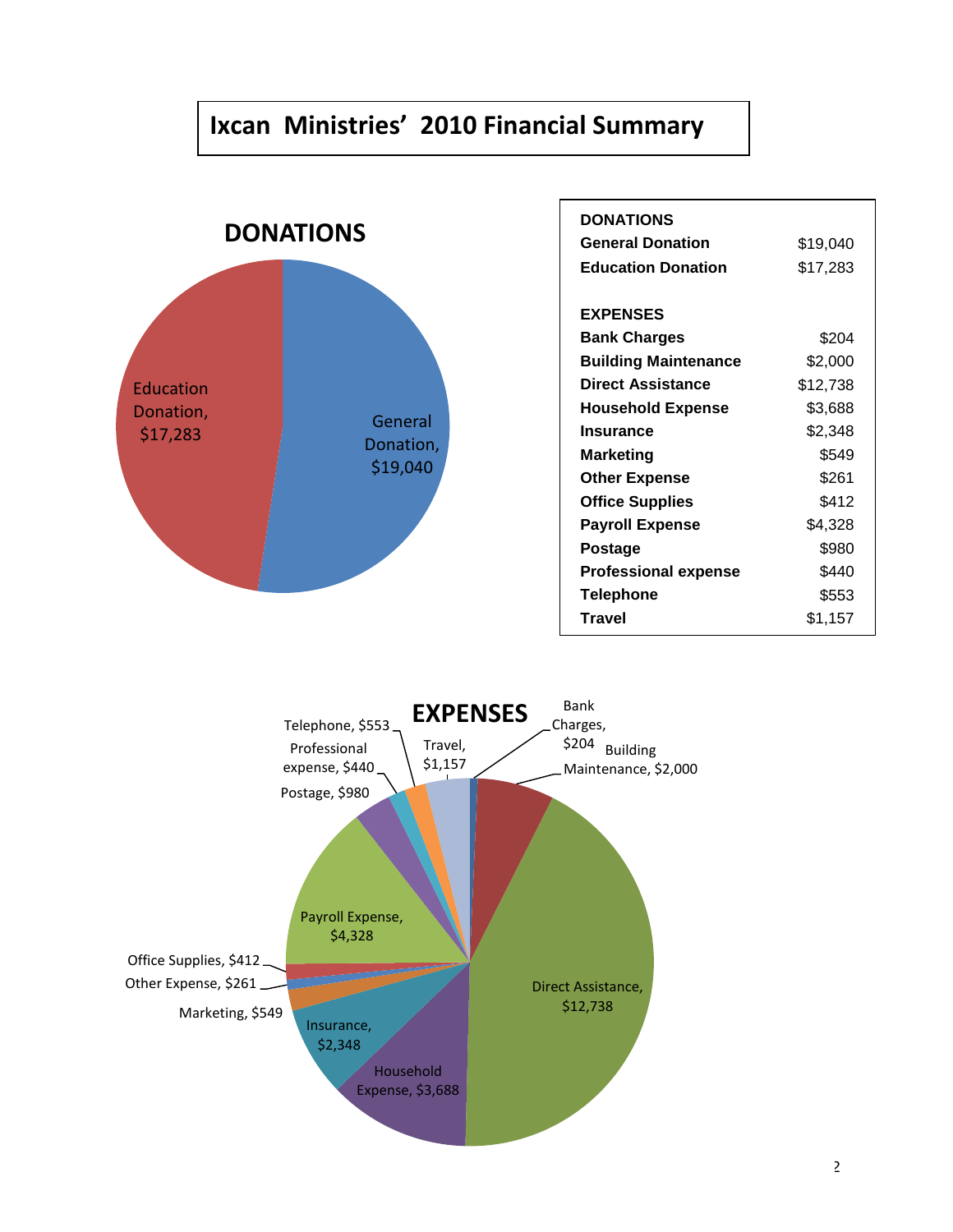Serving on the Board of Directors are: Mary Kay Tokach, Member at Large; Marlane Peterson, President; Laura Huber, Vice-president; Sue Schnell, Secretary; Judy Van Lishout, Treasurer; and Kathy Snider, Executive Director.



Pictured left to right: Mary Kay Tokach, Marlane Peterson, Laura Huber, Sue Schnell, Judy Van Lishout.

### Marlane Peterson

Marlane has served on the board since its inception in June 2003. She is married to Kurt and has two daughters. It has been her privilege to serve and support Ixcan Ministry's vision. She has been able to visit the Ixcan three different times to experience the life of the people and Kathy's life in mission. The greatest gift has been to make lasting friendships with the people of the Ixcan and the US and share their stories with one another. She is a physical education teacher at Ft. Lincoln Elementary School in Mandan.

## Laura J Huber

Laura has been involved with Ixcan Ministries from the beginning. She began working with Kathy at the Church of Spirit of Life while her children were young and Kathy was their children's minister. When Kathy initially headed to Guatemala Laura joined this wonderful group of women who supported her work there and over the years, Laura, like the whole group, received back the fruits of reverse mission. In 2003, Ixcan Ministries was formally incorporated as a 501(c)(3) non-profit corporation under the laws of the State of North Dakota. She is a Certified Public Accountant, currently serving Bishop Paul Zipfel as the Finance Officer of the Diocese of Bismarck.

### Sue Schnell

Sue was drawn to serve on the board of Ixcan Ministries after hearing the stories of the women behind the Ixcan Creations products, and sensing a connection with them. Sue has been on the board since January 2009, and assumed the role of secretary in April 2009. She is married to Jerry; she has five children, two girls and three boys; and she and Jerry have two grandchildren. Sue has worked as an R.N. for St. Alexius Medical Center, for over 30 years. She feels that serving on the Board has opened her eyes, not only to the needs of the poor, but to others around her. Serving as secretary has also greatly challenged her to improve her computer skills.